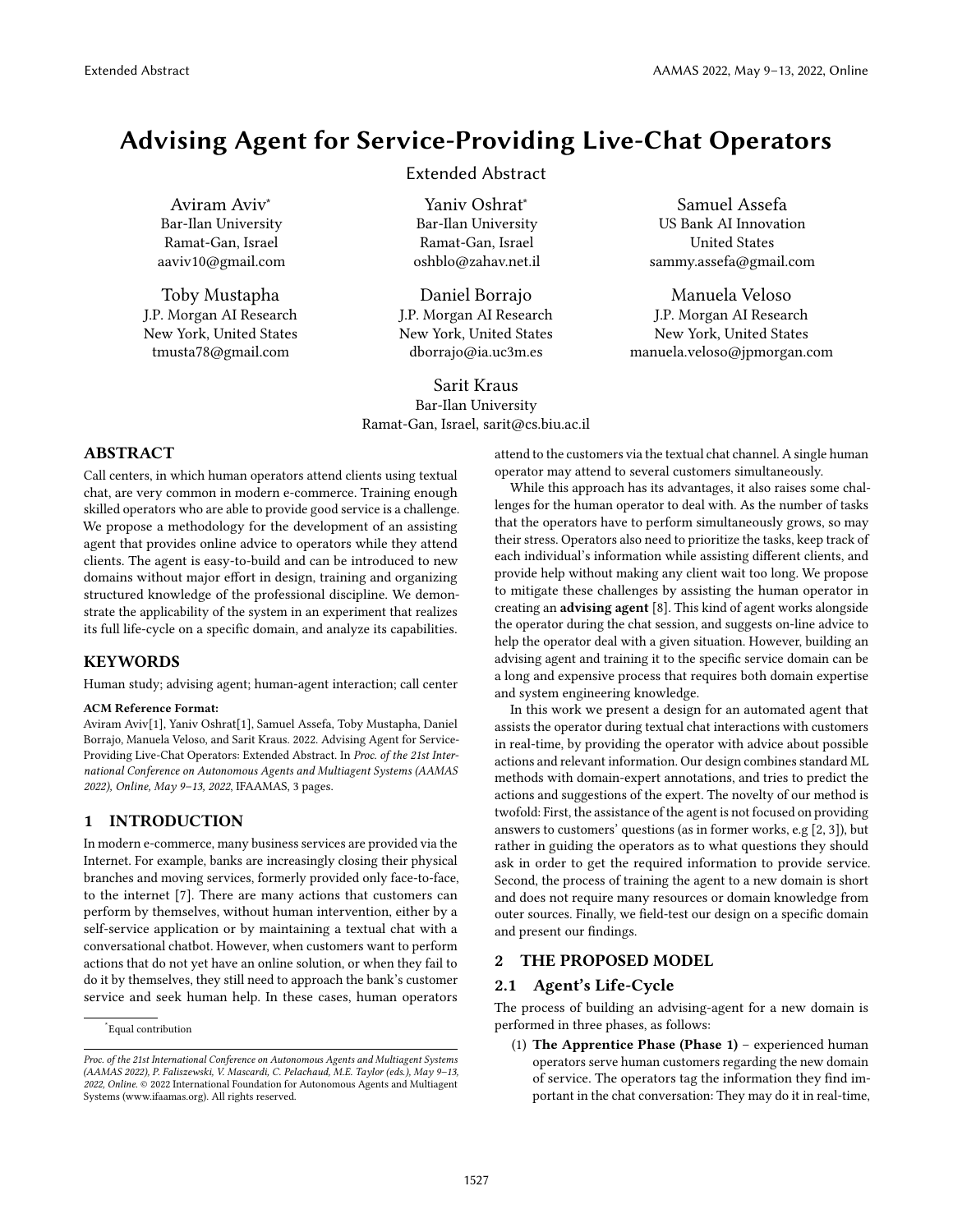as the chat goes on, or afterwards. The collected data is fed to the learning process. This phase exists only for the sake of collecting information for the next phases, and does not include any agent assistance.

- (2) The Novice-Advisor Phase (Phase 2) this phase contains both data collection and service to clients: the agent works alongside a non-experienced human operator who attends clients, and it simultaneously advises and learns. For advising the human operator, the agent uses the tagging from the chat conversation to predict messages that the operator should send or actions it should perform, and offers them to the operator. The operators may use this advice or not, as suits them. In addition, the data collected in this phase may be fed into the agent's machine learning model in order to improve its tagging and advising capabilities.
- (3) The Expert-Advisor Phase (Phase 3) The agent works alongside a non-experienced human operator and provides advice based on former tags and a learned model. The agent is not engaged in further learning, since its capabilities have already reached an adequate level. This phase is the final and steady state of the agent in the current domain.

## 2.2 The Learning Process

In order to provide advice, the agent relies on a predictive model learned from observations of the domain: Operators conduct chat sessions with clients and attend to their needs. During the chat sessions, the operators tag the vital information items they used to reach the satisfactory outcomes. An information item may include a single word or a phrase, and it depends on the specific domain in which the service is provided. All the tagging is done during the chat conversation or after it; there is no tagging in advance.

Each session's tag-list is turned into an information vector. Each time a new tag is added, the vector's current version is saved to be used later in the learning process as an information vector.

For the learning algorithm, we wanted to find an algorithm with the ability to work efficiently on several domains and handle messy and conflicting data. The first model that came to mind was Random Forest [\[1\]](#page-2-5), a model that works well but cannot fully utilize the vast amount of data usually available in such domains. To deal with this problem, we thought of using neural networks. That idea was relatively successful, but an architecture that works on one domain might fail to learn on another. With all that in mind, we decided to combine them as an ensemble method of neural networks [\[4\]](#page-2-6) where each network takes the information known about a customer at a certain time and outputs the recommended set of advice for the situation. Each network in the ensemble was trained on a subset of the data and had a random number of layers of an arbitrary length.

The final set of advice was chosen using a majority voting variation. We also tested this method against other variations of Random Forest (LGBM [\[6\]](#page-2-7) and regular Random Forest) and other crowd related algorithms (SVM and KNN). This method outperformed the others in an 80:20 cross-validation where the target label needed to be in the top 2 recommendations (the ensemble reached 87% accuracy, regular and gradient boosted Random Forests with 84%, KNN with 83%, neural network with 77% and SVM with 70%). We



Figure 1: NASA-TLX questionnaires' data (lower is better).

chose this metric because there can be a large variation based on the operator's preferences, even with a small amount of data.

## 3 EXPERIMENT

We performed a user experiment with human subject to test our model. We chose the domain of students loans in the US, and implemented a "WhatsApp-like" chat interface as a textual channel. The experiment articulates Phases 1 and 2 in the aforementioned model: In the first part of the experiment, testing Phase 1, four subjects played the role of a human operator in 76 sessions, and the collected data was used to train the virtual agent. In the second part, testing Phase 2, 29 subjects played the role of the operator, each of them playing two sessions: One with an assisting agents and one without it. At the end of each session, we asked the participants who played the operators to fill out a NASA-TLX questionnaire [\[5\]](#page-2-8). These opinions were analyzed in order to evaluate the performance of the agent and its contribution to the performance of the operators.

We measured the performance of the operators in two methods: The subjective grades the participants filled out in the NASA-TLX questionnaires, and the objective time performance of the service they provided. The questionnaires analysis showed that in the total TLX and in the temporal TLX, the operators that were assisted by a virtual agent experienced less workload than those who were not assisted. In all the time performance measures the service of the assisted operators was 2.5% to 31% shorter than the non-assisted.

# 4 CONCLUSIONS

We suggested a three-phase process to build and to train an assisting agent for textual service to clients. The experiment we performed to test this process showed that it is possible to train this model using on-going service sessions of real human operators, without any preliminary domain information, and the agent built using this process can improve the performance of human operators.

# ACKNOWLEDGMENTS

Disclaimer: This paper was prepared for informational purposes by the Artificial Intelligence Research group of J.P. Morgan Chase & Co. and its affiliates ("J.P. Morgan"), and is not a product of the Research Department of J.P. Morgan. J.P. Morgan makes no representation and warranty whatsoever and disclaims all liability, for the completeness, accuracy or reliability of the information contained herein. This document is not intended as investment research or investment advice, or a recommendation, offer or solicitation for the purchase or sale of any security, financial instrument, financial product or service, or to be used in any way for evaluating the merits of participating in any transaction, and shall not constitute a solicitation under any jurisdiction or to any person, if such solicitation under such jurisdiction or to such person would be unlawful.